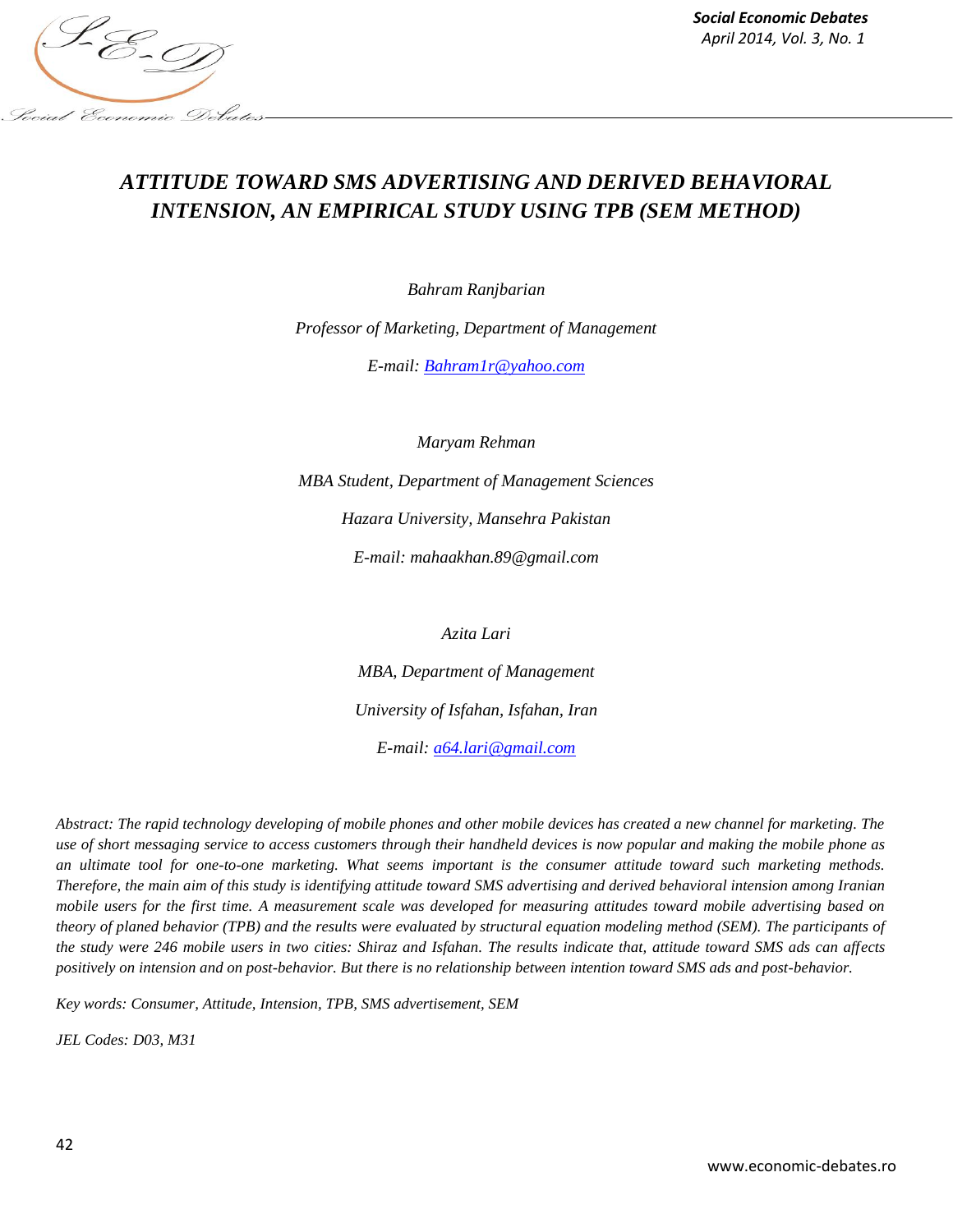#### **1. Introduction**

Social Economic Debates

Beyond the traditional communication channels which include mails, catalogs and telephone contacts, in recent years, as a result of technological advances in information and communication sciences, emerged contact channels is now available (Kautonen, 2007). Today, marketers can also use multimedia channels such as emails, mobile phone messages, customized websites, addressable broadcastings, and direct-response TVs and radios. Rising in the number of contact channels has been led growth of direct marketing activities in recent years. Therefore, advertisers have focused their budgets on media that capture their markets more effectively. (Battiato et. al., 2008)

This research intended to study users' attitudes and behavioral intentions toward SMS advertisement as one of the new social media. The foundation of SMS advertising is Electronic-marketing (e-marketing) which refers to "the achievement of marketing objectives through the use of electronic communications technology" (Chaffey, 2003, p. 318). E-marketing is often applied as a tool of direct marketing, which was defined by Kotler as "Marketing through advertising media that interact directly with consumers, generally calling for the consumer to make a direct response" (Kotler et al., 2002, p. 784). Mobile marketing or wireless marketing is a subset for e-marketing which is defined by Dickinger et al. (2005) as "using a wireless medium to provide consumers with time-and-location-sensitive, personalized information that promotes goods, services and ideas, thereby benefiting all stakeholders". Mobile marketing can also be explained as ''all activities required to communicate with customers through the use of mobile devices in order to promote selling of products or services and the provision of information about these products or services'' (Ververidis and Polyzos, 2002).

SMS advertising is a part of mobile marketing that utilizes the SMS technology and gives marketers the chance to send one-by-one messages to consumers through their mobile devices (Zhang and Mao, 2008), so it is seen as a form of one-to-one marketing (Xu, 2006). It allows marketers to promote goods, services, and ideas through personalized, context driven and relevant messages that are sent directly to individual consumers (Sultan and Rohm, 2005; Grant and O"Donohoe, 2007; Xu, 2006; Muk and Babin, 2006).

The main purpose of this research is examining Iranian consumers" attitude and behavior toward SMS advertisements base on theory of planned behavior (TPB) which has been proposed by Ajzen (1985). Specifically, this study has considered attitude toward SMS ads, subjective norms and perceived behavioral controls as antecedents of consumer behavioral intentions which itself is predictor of consumers" behavior. Additionally, the influence of consumers' perception on consumer attitude is examined. The variables which are applied as a consumers' perception in this study include: entertainingness, Informativeness, irritability, credibility, and ability to choose favorite SMS ads and opportunity creating. It is the first time in marketing researches that attitude toward SMS ads is going to be investigated by TPB through SEM. Also, it is the first time in Iran that consumers' attitude toward SMS ads is examined. Authors try to provide theoretical and empirical proper framework for future studies and lessen this gap in marketing researches.

#### **2. Theoretical framework**

#### **2.1. M-commerce and M-marketing**

Since its initiation in 1994, electronic commerce has provided an area where its usability played an important role in some contexts such as influencing the design of shopping pages on the web. The introduction of web-enabled mobile devices toward the end of the 90s gave the customers this chance to do electronic shopping using a Personal Digital Assistant (PDA) or an Internet-enabled cell phone (sometimes also referred to as "smart phone") without being limited to a desktop computer and a hard-wired Internet connection. With the advent of these alternatives and tools, Mobile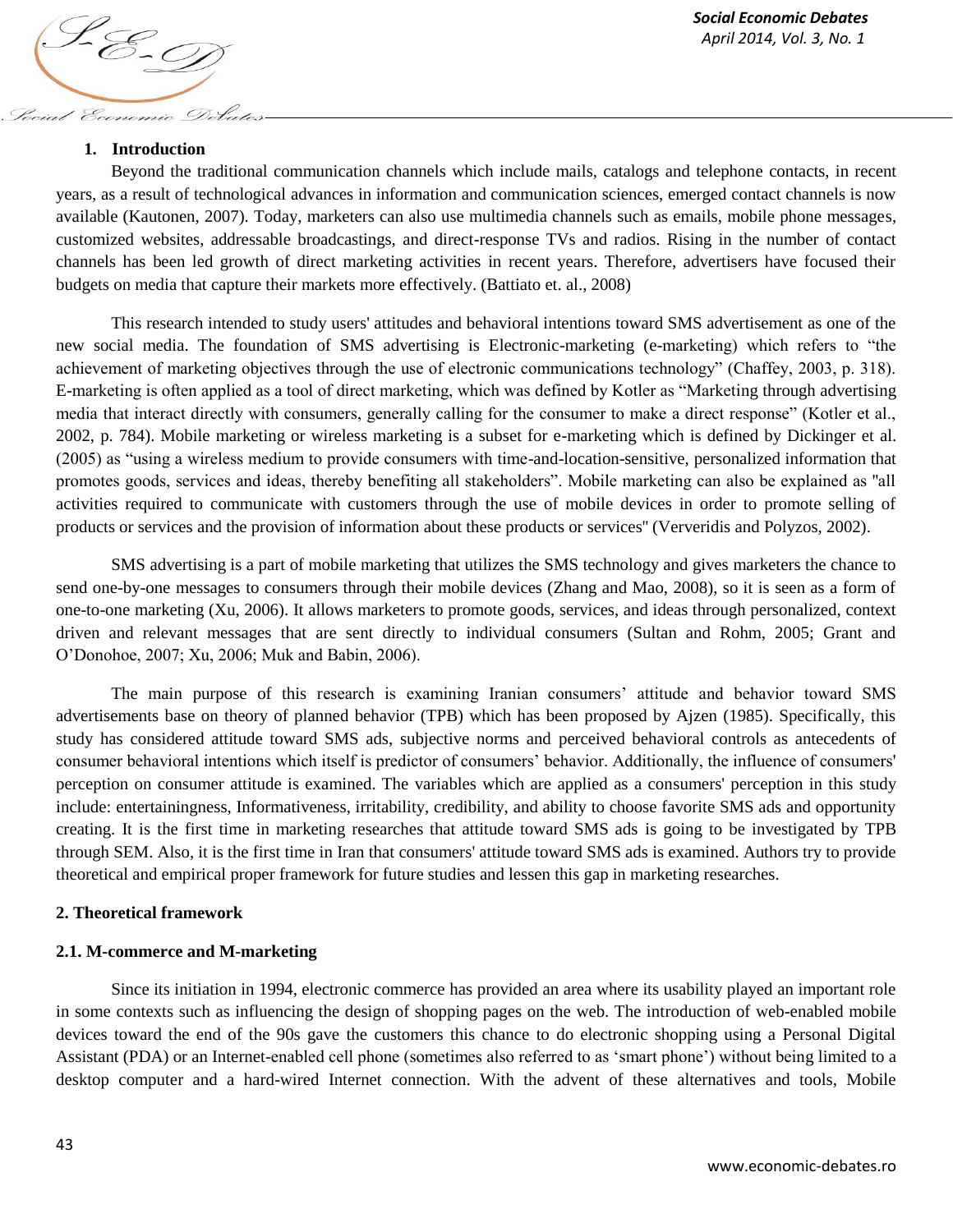

Commerce (m-commerce) was born. Shortly m-commerce can offer a number of different functions, for businesses such as online consumer shopping for goods and services (Ozok and Wei, 2010).

Mobile marketing or wireless marketing is a subset of e-marketing and is defined by Dickinger et al. (2005) as "using a wireless medium to provide consumers with time-and-location-sensitive, personalized information that promotes goods, services and ideas, thereby benefiting all stakeholders". Mobile marketing can also be considered as, all activities required to communicate one-by-one with customers through the use of mobile devices in order to promote the selling of products or services and the provision of information about these products and services (Ververidis and Polyzos, 2002; Bamba and Barnes, 2007).

This study focused on the part of SMS advertisements of m-commerce, one of the most frequently used worldwide mobile data services. Text messaging or SMS (short message service) is one of the main tools of mobile marketing. In particular, in a context of increased SMS advertising as the part of the larger picture of mobile marketing, it is necessary to investigate consumer acceptance and response (Gauzente, 2008). Although there are good reasons for considering mobile and SMS channels as a powerful vehicle for a marketing campaign, its requirements, consumer's needs, and preferences should be considered.

The mobile messaging market is expected make up 60 per cent of all non-voice service revenues in 2013 (Mafe et. al., 2010). According to Portio research (2011), the worldwide mobile messaging market was worth USD 179.2 billion in 2010, will pass USD 200 billion in 2011, and break USD 300 billion for the first time in 2014; by end-2015 annual revenue will hit an incredible USD 334.7 billion.

Marketers intend to utilize SMS advertising because it provides several advantages such as: usefulness, perceived ease of use, cost effectiveness, ubiquity, immediacy, intrusiveness, and niche targeted (Rettie and Brum, 2001; Zhang and Mao, 2008).

With the increase usage of mobile technology in Iran, many of Iranian marketers preferred SMS as a new advertising medium, considering its advantages and disadvantages as mentioned in the following. According to Enpocket (2005a), text message campaigns also deliver a 15 per cent response rate, which their estimate is twice as much as direct mail or e-mail campaigns; apparently, text messages are 50 percent more successful at building brand awareness than TV ,and 130 per cent more than radio (Enpocket, 2005c).

Indeed, one of the significant benefits of wireless channel is its potential for detailed user information and personalization; so the message can be tailored for each customer to enable better targeting. Since, mobile phones are personal tools marketers can access directly to the person targeted and recognize their social context, individual preferences, time, and location (Bamba and Barnes, 2007).

In the other hand, SMS advertising has some limitations; although there are millions of customers to contact, the number of contact opportunities is small. For example, some mobile phone screens are not large enough to allow multiple offers to be easily visualized in a single message, and mobile phone operators restrict the number of commercial messages users can receive each day (receiving too many commercial messages a day increases the likelihood that a customer will cancel a service or switch operator due to annoyance). In addition, although mobile phone companies can send the same message to millions of different customers, only few of personalized messages can be sent on a single day because of technical limits in current mobile targeting systems. This means that one single person can only be exposed to a very small part of all possible products and services (Battiato et. al., 2008). Another problem with SMS advertising is allowance. In a competitive environment which companies fighting over the emerging market and global variation in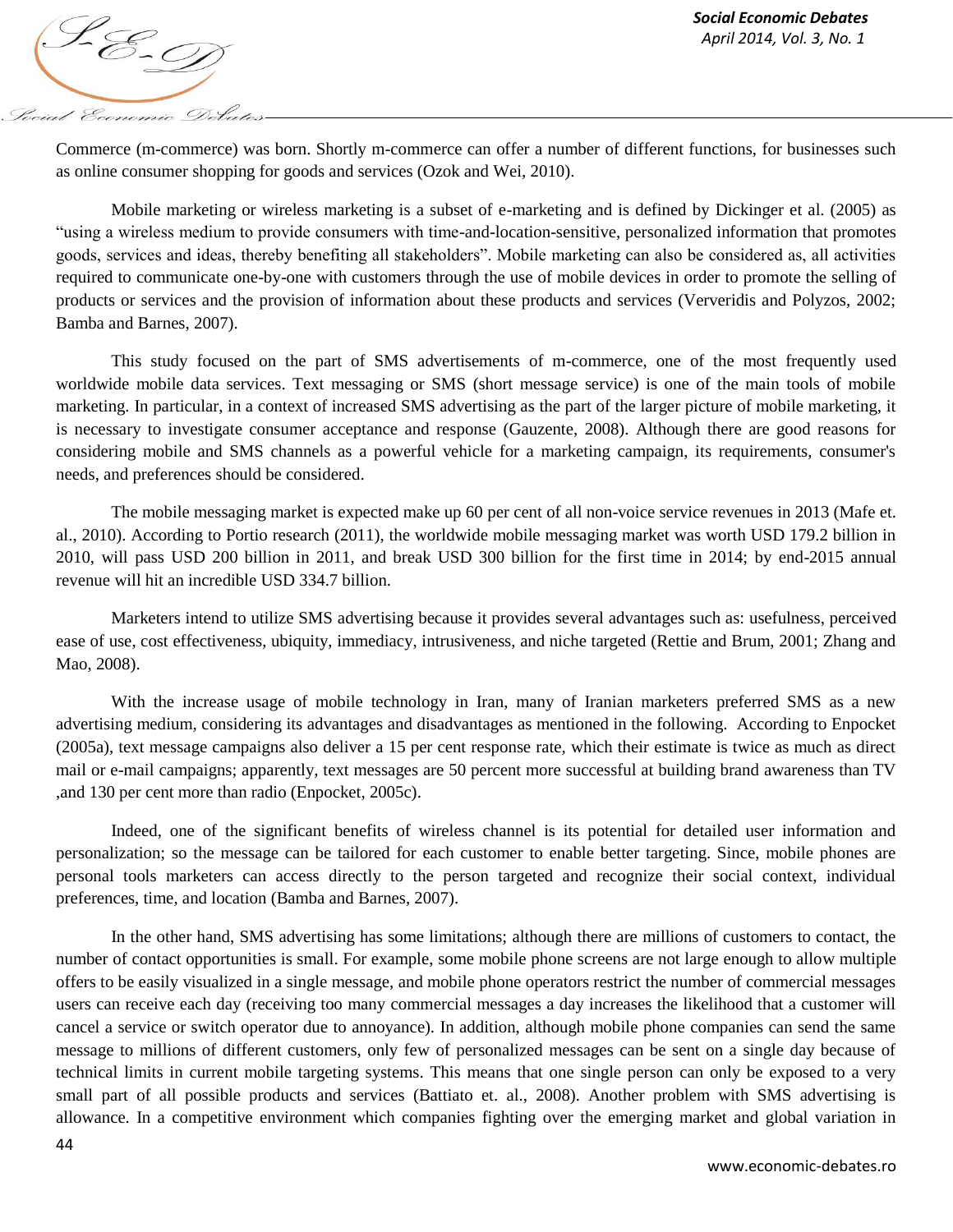wireless data communications policy, the consumer is not asked for his or her permission, in many countries, before receiving SMS advertisements; such as Iran. This leads to making SMS ads irritating for most of consumers (As has been examined in this paper) (Bamba and Barnes, 2007). Studies showed that 79 percent of online consumers find receiving mobile ads through their mobile phones irritating (Muk, 2007; Klassen and Cuneo, 2007; Xu, 2006). Grant and O"Donohoe (2007) also discovered that ''young adolescent consumers do dislike and resent excessive intrusive use of SMS advertising''.

## **2.2. Theory of planed behavior**

Theory of planned behavior underlying the effort of TRA has been successfully proved in predicting and explaining human behavior across various information technologies (Ajzen, 2002, 1991). According to TPB, a person"s actual behavior in performing certain actions can be directly influenced by his or her behavioral intention and, in turn, can be jointly determined by his or her attitude, subjective norms and perceived behavioral controls toward performing the behavior. Behavioral intention can measure the strength of one"s willingness to exert effort while performing certain behaviors (Lee, 2008). Azjen conceptualized that "Attitude (A) explains a person's favorable or unfavorable assessment regarding the behavior in question. Furthermore, a favorable or unfavorable attitude directly influences the strength of the behavior and beliefs regarding the likely outcome. Subjective norm (SN) expresses the perceived organizational or social pressure of a person who intends to perform the behavior in question. In other words, the subjective norm is relative to normative beliefs about the expectations of other people (reference group). It can be depicted as individual"s normative belief (nbi) concerning a particular referent weighted by their motivation to comply with that reference. Perceived behavioral control (PBC) reflects a person's perception of the ease or difficulty of implementing the behavior in question. It concerns beliefs about the presence of control factors that may facilitate or hinder their performing for the behavior. Thus, control beliefs about resources and opportunities are the underlying determination of perceived behavioral control and can be depicted as the control beliefs (cbi) weighted by perceived power of the control factor (pi) in question'' (Azjen, 1991).

TPB has been applied in several studies investigating consumers" purchasing intention. Most of these researchers studied purchasing behaviors in purchasing standardized products. As an important fact, the role of subjective norms in determining intention cannot be denied (kim, 2011).

In SMS ads context, When people have little or no experience about the usage of mobile data services, their mobile data services usage decisions are deeply influenced by their reference groups such as peers or family members (Zhang and Mao, 2008). Social norms which relative to reference groups have been proved to play as a key role in determining mobile services usage intentions (Teo and Pok, 2003), behavioral intention to use SMS advertising (Bauer et al., 2005; Zhang and Mao, 2008) and SMS messaging acceptance (Nysveen et al., 2005b; Yan et al., 2006). Furthermore, positive social norms can reduce the perceived adoption risk of purchasing (Wang and Lie, 2006).

## **2.3. Attitude and intention toward SMS ads**

Attitudes are conventionally considered as an indicator of the effectiveness of advertising (Jun and Lee, 2007). Attitude means ''a learned predisposition to respond to an object in a consistently favorable or unfavorable way'' (Wilkie, 1994). It plays an important role in consumer behavior. Indeed, Attitudes cannot be observed directly because they are mental positions and marketers must try to determine them through research measures (Huang, 2004).

According to Ajzen (1985), ''an individual is more likely to undertake a certain behavior if he/she has a positive attitude toward undertaking the behavior''. Attitude role is used in making decisions, in understanding, and in interacting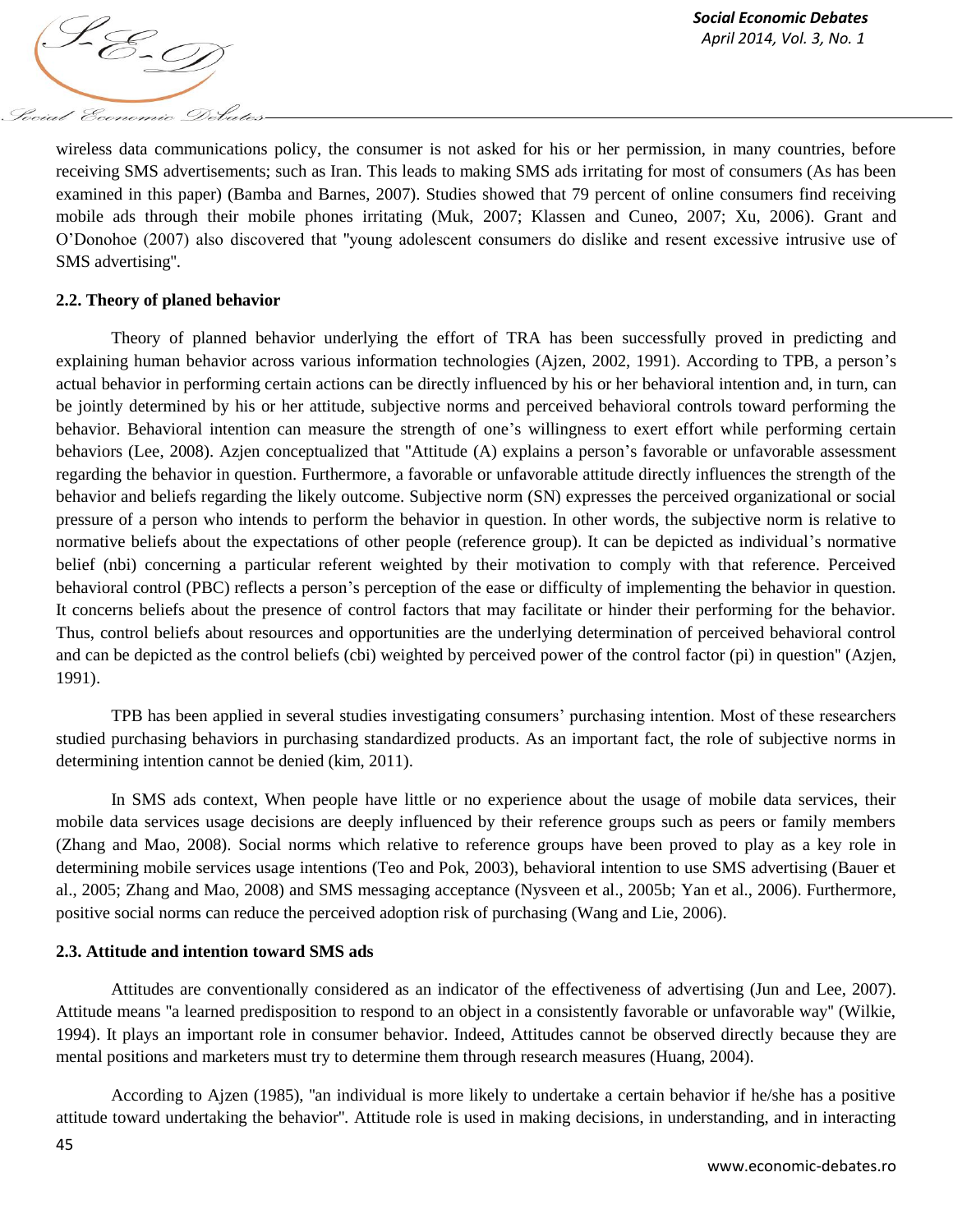*April 2014, Vol. 3, No. 1*<br>*April 2014, Vol. 3, No. 1* Social Economic Debates

with environment. The extent to which attitudes predict behavior is different and depends on the strength of the attitude. As Tenbült (2008) supposed people"s attitudes become stronger when people are frequently exposed or are highly involved with an attitude-object, or when they have frequently expressed their attitude. Strong attitudes are highly influenced by people"s inter- and intra-attitudinal structures (Tenbült et. al., 2008).

It is normally predicted that the relationship between attitude and intention can be positive. People shape intentions to perform behaviors toward which they have a positive effect (Ajzen and Fishbein, 1977; Davis et al., 1989). Numerous studies support the positive relationship between consumers' attitudes and behavioral intentions for mobile advertising (Shen and Chiou, 2009; Phau et. al., 2009).

Prior studies have examined consumer attitudes toward SMS advertising, including specific areas such as acceptance (Carroll et al., 2007), uses and gratifications (Leung, 2007; Leung and Wei, 2000), interpersonal influences (Muk, 2007), demographic effects (Okazaki, 2007; Barnes, 2002), permission uses (Bamba and Barnes, 2007), and other dimensions of SMS advertising (Shen and Chiou, 2009; Phau et. al., 2009).

Most of the empirical studies have shown that the users have negative attitudes about receiving mobile ads. This may because they perceived mobile ads irritating although the nature of mobile phones is intimate. Their attitudes may change if advertisements are sent with permission (Tsang et. al., 2004). This implies that permission-based advertising can become a major group in the mobile environment in future. Tsang's findings showed that entertainment was the most significant factors affecting users' attitudes, followed by credibility and irritability. He also found that attitude was positively related to the intention in order to receive mobile ads and intention significantly affected how and when the respondents read the message (Tsang et. al., 2004).

Phau (2009) proved that convenience and economic reasons influence SMS usage frequency. Social involvement is also found to influence attitudes toward SMS advertising (Phau et. al., 2009). Results of a survey of 407 mobile phone users in Singapore showed that receiving SMS ads has become widespread, although the number of SMS ads received is still small. Furthermore, Wei (2010) mentioned that the instrumental and diversion motivations, prior consents, and privacy concerns directly affect the likelihood for users to pass the ads to others (Wei et. al., 2010). As Gauzente (2008) found unwilling consumers held negative attitudes toward m-advertising and felt it to be highly intrusive and more importantly felt overwhelmed by m-advertisements (Gauzente, 2008).

By reviewing previous findings, it seems that consumers" perceptions of SMS ads are rather negative all over the world, particularly in Iran. By proving negative attitude toward SMS ads, especially when unsolicited, marketers seem to be reluctant although they have some opportunities to make SMS ads more popular and attractive to most of users.

## **3. Research hypotheses and conceptual model of research**

This study adopts the following three facets of TPB model as the main framework:

(1) Attitude: it includes consumer"s preference toward SMS ads. By analyzing the results of previous studies about mobile ads, entertaining, informativeness, irritability, credibility, ability to choose favorite SMS ads and opportunity creating were chosen and determined as major variables which might influence on an individual's attitude.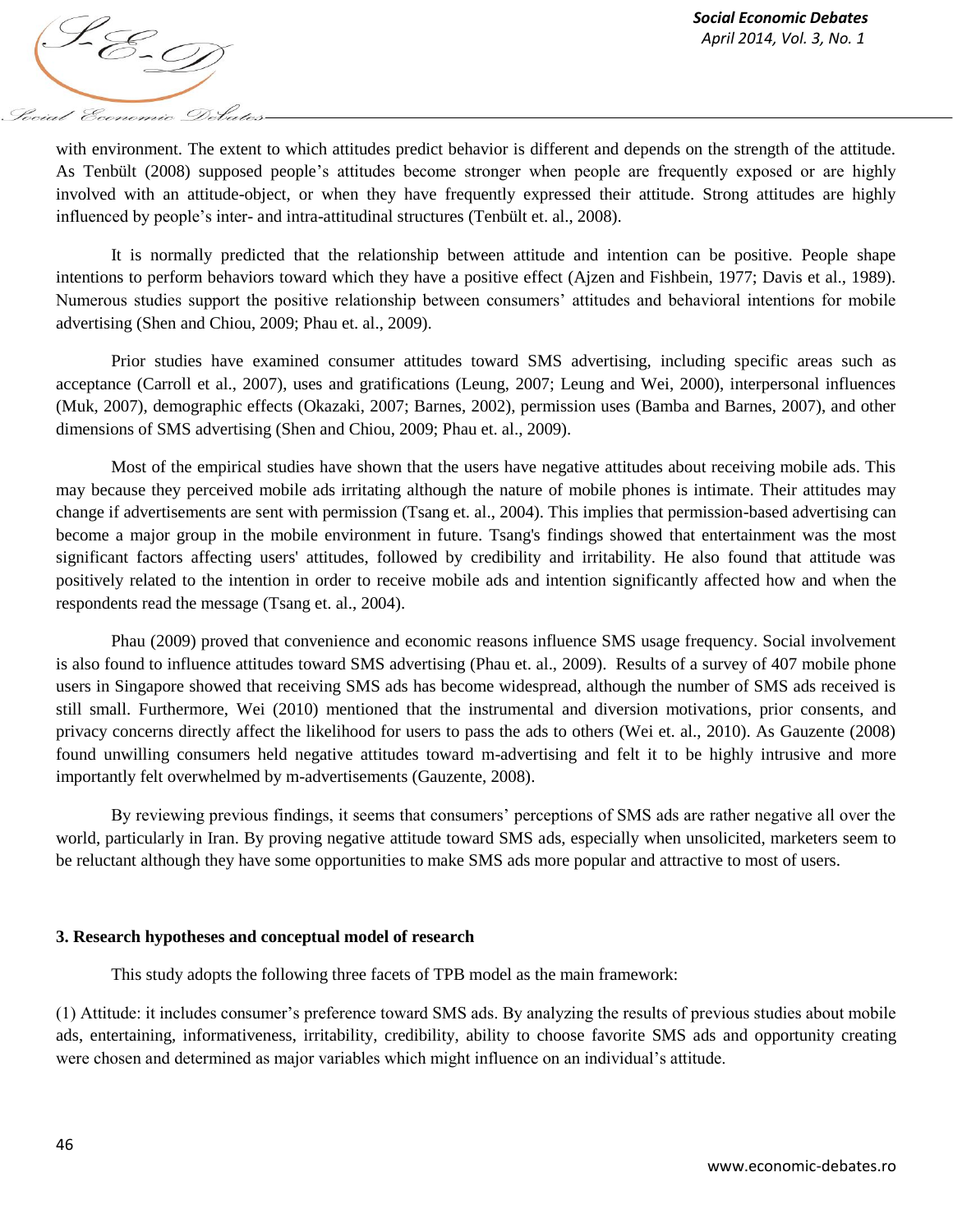

(2) Subjective norm: it means the influence of other people or organizations" opinions on an individual when making the decision to take action. This study uses family and friend group as reference group which can know as subjective norms factor.

(3) Perceived behavioral control: in this study, Time, place and situational factors are determined as behavioral control variables.

The conceptual model of the study is presented in figure1. As mentioned before, TPB was adopted to explain the consumers" behavioral intention toward SMS advertising. Specifically, this study considers consumer's perception as an antecedent of attitude; and perceived behavioral control, social norms and attitude as predictors of consumers" behavioral intention to receive SMS ads. In this study four consumer's perception are adopted from Tsang and at.al (2004), but two other variables of "ability to choose favorite SMS ads" and "creating opportunity" are added to the list by authors. Finally the following Hypotheses were conducted:

H 1-1: Consumers" perception about entertainingness of SMS ads affects their attitude toward SMS ads, positively.

H 1-2: Consumers" perception about in formativeness of SMS ads affects their attitude toward SMS ads, positively.

H 1-3: Consumers" perception about irritability of SMS ads affects their attitude toward SMS ads, positively.

H 1-4: Consumers" perception about credibility of SMS ads affects their attitude toward SMS ads, positively.

H 1-5: Consumers" perception about ability to choose favorite SMS ads affects their attitude toward SMS ads, positively.

H 1-6: Consumers" perception about opportunity creating of SMS ads affects their attitude toward SMS ads, positively.

H 2: Subjective norms positively affect consumers' attitude toward SMS ads.

H 3: Consumers" perceived behavioral control affects their attitude toward SMS ads, positively.

H 4: Subjective norms positively affect consumers' intention to receive SMS ads

H 5: Consumers' attitudes toward SMS advertising affects their intentions to receive SMS ads, positively.

H6: Consumers" perceived behavioral control about receiving SMS ads affects their intentions to receive SMS ads, positively.

H 7: Consumers" intention to receive ads affects their post-behavior toward receiving SMS ads, positively.

H8: Consumers" attitude toward SMS ads affects their post-behavior toward receiving SMS ads, positively.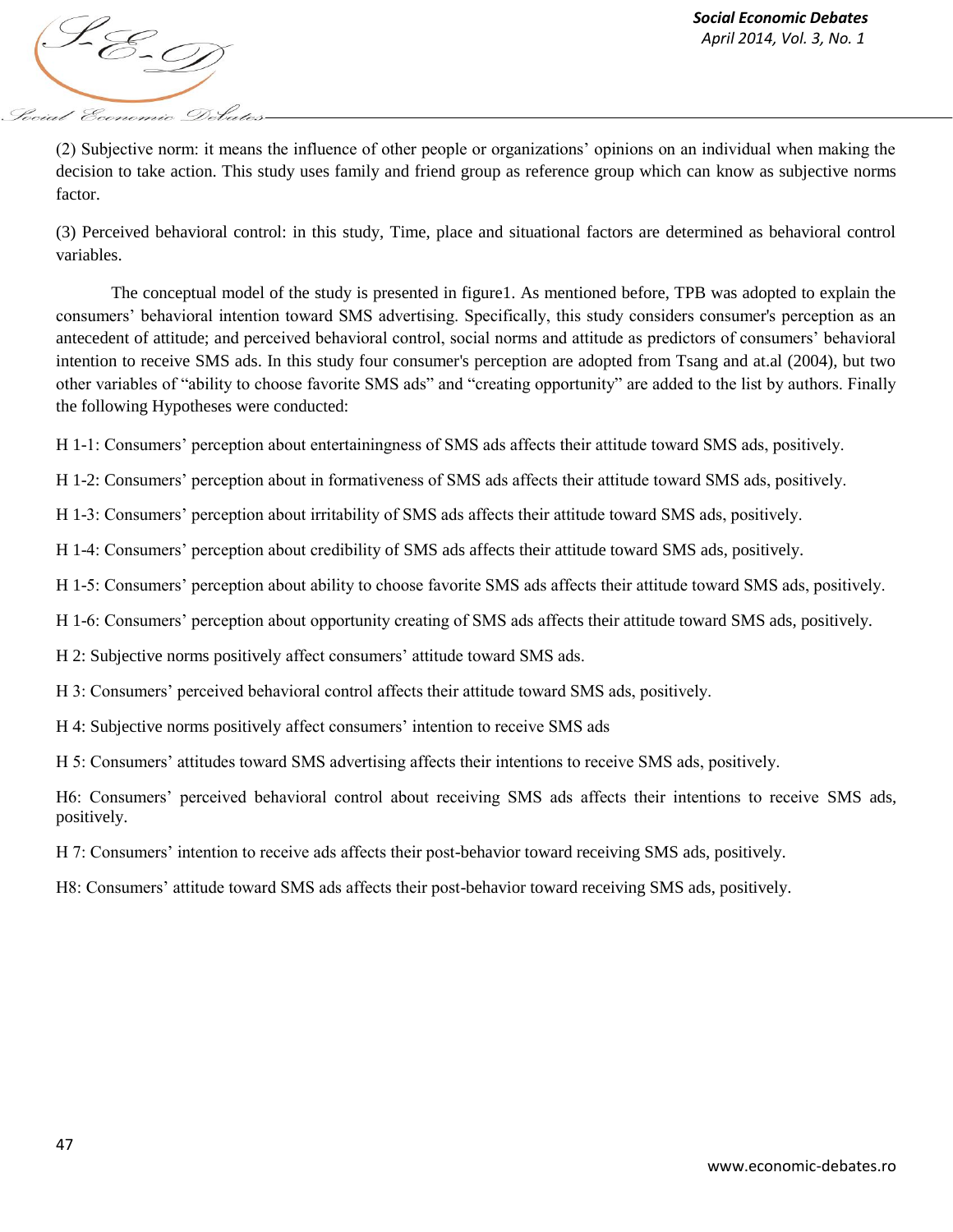

Figure 1: Conceptual model

## **4. Research Methodology**

## **4.1. Research procedure and sampling**

This study adopted structural equation model (SEM) in the data analysis. SEM includes two stages: measurement model analysis and structural model analysis. For the intended structural equation modeling (SEM), the power of the test is depended upon the number of specified parameters and sample size. For SEM, estimating power is more complicated and tedious. By considering degree of freedom and root mean square error of approximation (RMSERA), optimal sample size can be achieved. Meanwhile, one of the most important advantages of using SEM is the ability to test good fitness of model by not applying large sample size. As the results of pilot study with 30 questionnaires showed, HOELTER, the essential size of the sample was 247 but the authors preferred to consider the bigger sample size. Finally 264 out of 300 questionnaires which had distributed were usable. The questionnaires dispersed and collected in public places like parks and shop centers, randomly. Accessing large range of mobile phone users was considered. The results showed that 15-25 years old teenagers are the mainly users of mobile phone with diploma and B.A. degree as shown in table1.

Table 1: demographic data

| gender    | Female |                      |  | Male   |          |  |
|-----------|--------|----------------------|--|--------|----------|--|
|           | 62%    |                      |  | 38%    |          |  |
| education | High   | Associate   Bachelor |  | Master | Doctoral |  |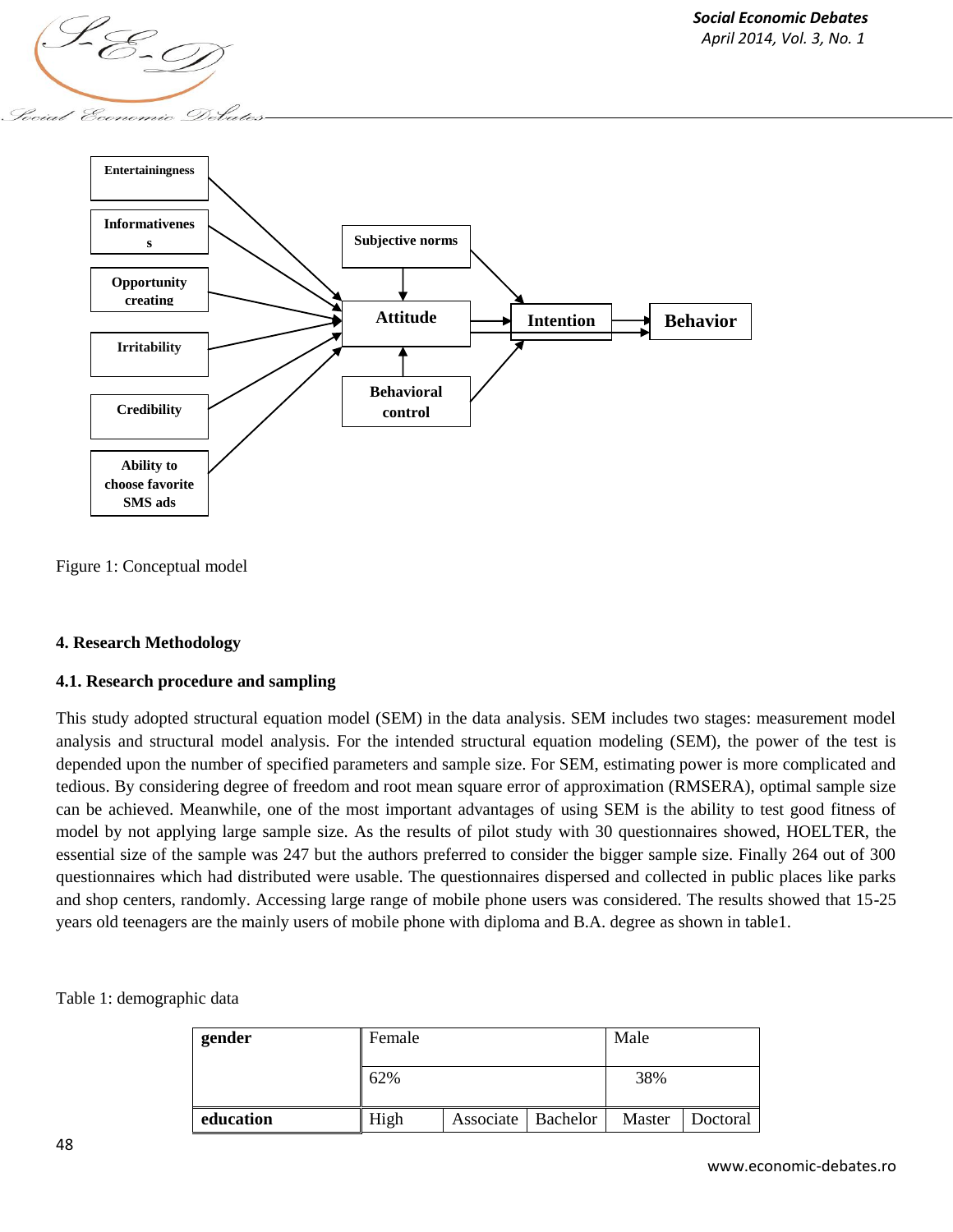

Social Economic Debates

|     | school    | level | level | level     | level           |
|-----|-----------|-------|-------|-----------|-----------------|
|     | 48%       | 7%    | 33%   | 10%       | 2%              |
| age | $15 - 25$ | 26-35 | 36-45 | $46 - 55$ | More<br>than 55 |
|     | 51%       | 23%   | 16%   | 7%        | 3%              |

#### **4.2. Scale and measurement**

A field survey was conducted to test the hypotheses. The survey utilized a questionnaire designed to collect data regarding consumer attitudes, intention, and behavior. This multi-item questionnaire had three major parts. The first part, adapted from the instruments used by Tsang and et.al (2004) to measure attitudes toward mobile advertising, asked about the respondents' general attitudes toward mobile advertising as measured by four major attributes: entertainingness, Informativeness, irritability, and credibility. To measure opportunity creating and ability to choose favorite SMS ads, selfadministrated questionnaire was conducted. The second part included questions about familiarity with the use of mobile phones, intention to receive mobile ads, and behavior after receiving mobile ads (e.g., the amount of time between receiving and reading, whether reading ads leads to savings, or whether the responder reads the full content). The third part collected the respondent's demographic data, such as gender, age, and education. All items in the questionnaire were measured on a five – point Likert type scale anchored from "strongly disagree" (1) to "strongly agree" (5).

#### **4.3. Measurement model estimation**

To assess the measurement model, exploratory factor analysis (EFA) is performed separately on each construct to confirm scale dimensionality. Then, items with factor scores of less than 0.3 are eliminated and the items retained for each construct are tested for Cronbach"s α. The result of the exploratory factor analysis of this study showed that all of the factor loadings of conformity and satisfaction of the scales are higher than 0.3, so no item was deleted. Therefore, 2 items of entertainingness, 2 items of informativeness, 3 items of opportunity creating, 3 items of irritability, 2 items of credibility, 1 item of ability to choose favorite SMS ads, 2 items of social norms, 1 item of attitude, 3 items of behavioral control, one item of intention ,and 2 items of behavior were remained.

Each of the measurement models assessed with Cmin/df, goodness of fit index (GFI), root mean square residual(RMR), root mean square error of approximation (RMSERA) and comparative fit index (CFI). All fit indices fall within acceptable ranges. Amos graphics.18 used to estimate all of measurement model. The results of testing the fitness of total measurement model were indicated that: Cmin/df=1.21, GFI=0.94, RMR=0.046, RMSEA= 0.04, CFI= 0.96 and P  $\text{(value)} = 0.031.$ 

Construct indicators show high Reliability (Cronbach"s alphas range from 0.72 to 0.93), and indicate strong internal consistency. Examining construct validity, all factor loadings in the CFA for the total measurement model were statistically significant (with all t values at p< 0.01), demonstrating convergent validity (Kumar et al., 1998). A total Cronbach"s alpha was 0.81.

#### **5. Data analysis and hypotheses testing**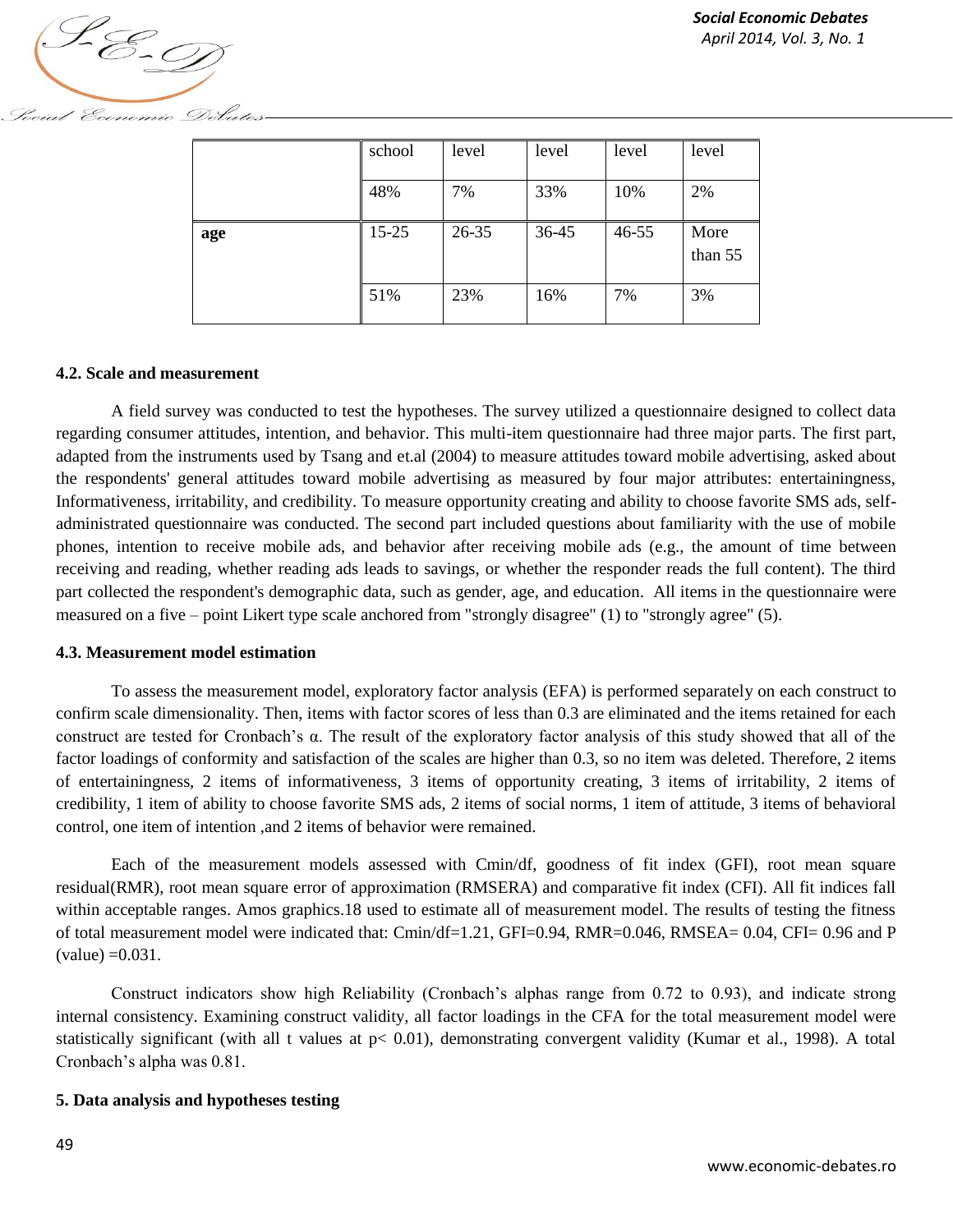

## **5.1. Test of structural model**

The fit model of researching for this study was examined by using AMOS 18.0. Researchers typically employ different indices to determine model fit. According to Brown (2006), fit indices are classified into absolute fit, parsimony fit, and comparative fit. Absolute fit indices measure how well the proposed model reproduces the observed data. The most common fit index is the model chi-square (x2) and the standardized root mean square residual (SRMR). Parsimonious indices are similar to the absolute fit indices except that it takes the model"s complexity into account. An example is the root mean square error of approximation (RMSEA). Finally, the comparative fit indices are used to evaluate a model fit relative to an alternative baseline model (Harrington, 2009). Examples of comparative fit indices include the comparative fit index (CFI) and Tucker-Lewis index (TLI). In this study, all the fit indices mentioned above would be used.

The objective of conducting the structure model was designed to test the hypotheses regarding to relationship between customer values, attitude, social norms, intention and behavior. The results of testing fitness of structural model fit indicated that, Cmin (DF=33) = 50.582, Cmin/df=1.533, CFI= 0.981, RMSEA= 0.045, RMR=0.040, GFI=0.967 and P (value) =0.026. All of the goodness of fit indexes were within acceptable range and indicate that the model of the research has a good fitness. In order to test the hypotheses and casual path, the maximum likelihood method has been used.

## **5.2. Hypothesis testing**

After the measurement models were analyzed separately, the conceptualized fit model of research run as a structural model to test the hypotheses regarding to relationships between attitude, intention, and behavior toward using SMS ads. The method of maximum likelihood estimation in Amos Graphics.18 software used to analyze data and hypotheses testing as shown in table 2.

| Hypothesis |                                                    |                          | Standardized S.E.                   |      | C.R.     | results         |
|------------|----------------------------------------------------|--------------------------|-------------------------------------|------|----------|-----------------|
| no.        | path                                               |                          | <b>Regression</b><br><b>Weights</b> |      |          |                 |
| $H1-1$     | entertainingness <---                              | Consumers'<br>perception | .441                                | .065 | 6.785    | accepted        |
| $H1-2$     | in<br>$\leftarrow$ ---<br>formativeness            | Consumers'<br>perception | 0.007                               | .041 | $-0.133$ | <b>Rejected</b> |
| $H1-3$     | irritability<br>$\operatorname{\!<\!---}\nolimits$ | Consumers'<br>perception | $-.225$                             | .066 | $-3.426$ | accepted        |
| $H1-4$     | credibility<br>$\leftarrow$ ---                    | Consumers'<br>perception | .321                                | .074 | 4.362    | accepted        |
| $H1-5$     | <---<br>ability<br>to                              | Consumers'               | $-0.029$                            | .042 | $-0.639$ | <b>Rejected</b> |

Table 2: hypotheses testing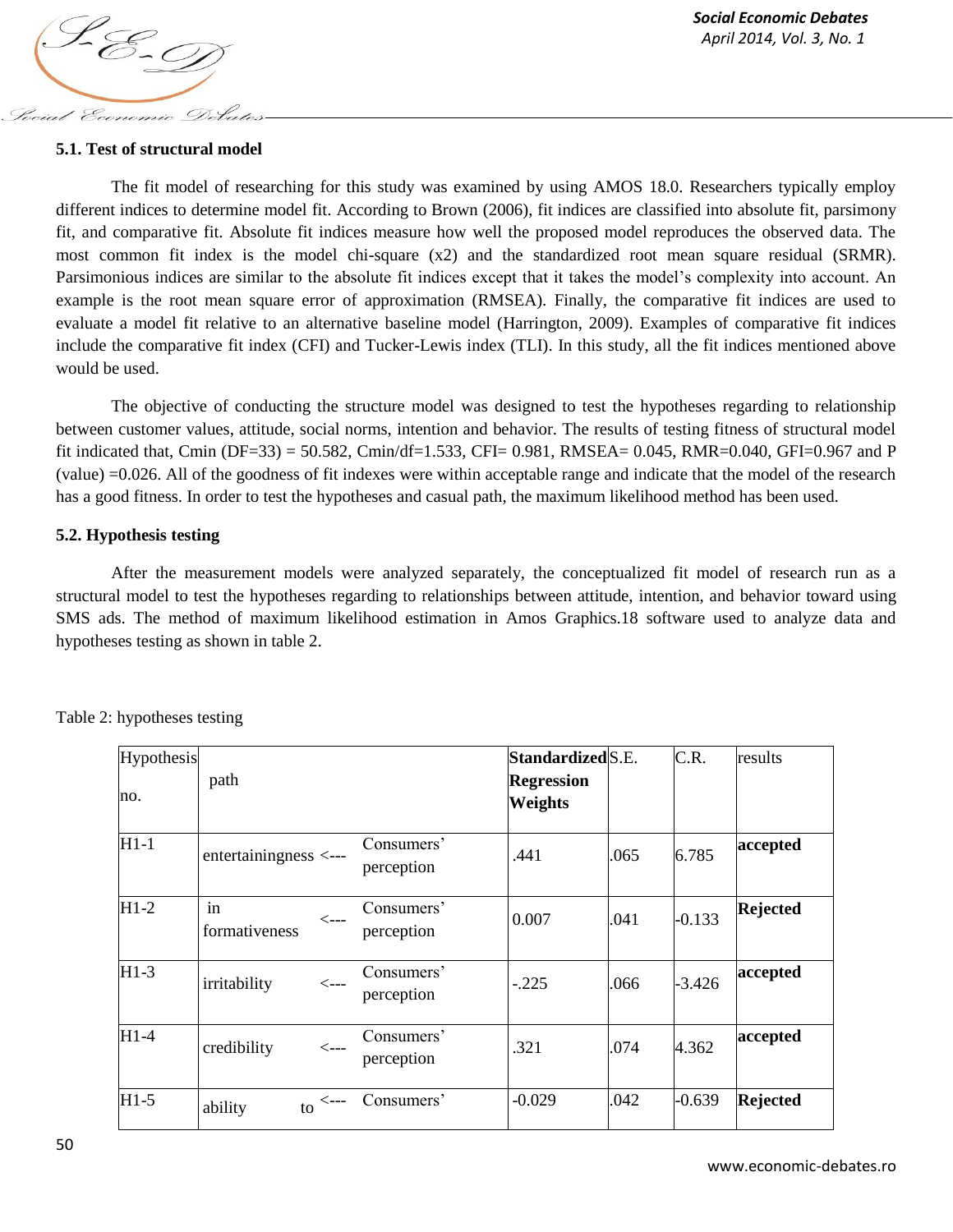

| Hypothesis<br>no. | path                       |                  |                          | Standardized S.E.<br><b>Regression</b><br><b>Weights</b> |      | C.R.     | results  |
|-------------------|----------------------------|------------------|--------------------------|----------------------------------------------------------|------|----------|----------|
|                   | choose favorite<br>SMS ads |                  | perception               |                                                          |      |          |          |
| $H1-6$            | opportunity<br>creating    | $\leftarrow$ --- | Consumers'<br>perception | .200                                                     | .076 | 2.631    | accepted |
| H2                | attitude                   | $\leftarrow$ --- | Subjective norms         | .094                                                     | .042 | 2.251    | accepted |
| H <sub>3</sub>    | attitude                   | $\leftarrow$ --- | behavioral<br>control    | $-156$                                                   | .045 | $-3.456$ | accepted |

The purpose of this study was first to identify antecedent of attitude toward SMS ads among mobile users in two major cities of Iran. Also, this study aimed to identify relationships between attitude, subjective norms, behavioral control, intention, and behavior toward using SMS ads.

The results show that perceived entertainingness of SMS ads affects on consumer"s attitude toward SMS advertising positively. ( $\beta$ =0.441, C.R = 6.785). This result is consistent with previous researches of Tsang et al. (2004); Gao (2010); and Ducoffe (1995). Therefore, H1-1 was supported. As Chtourou (2010) revealed fun is an important antecedent of the attitude toward the act (use of mobile devices).

H4 intention <--- Subjective norms  $\vert$ -.106  $\vert$ .069  $\vert$ -1.541 **accepted** 

H5 intention <--- attitude .022 .044 .503 **accepted**

H6 intention <--- control behavior -.103 .054 -1.899 **accepted**

H7 behavior <--- intention -0.053 .056 -0.701 **Rejected**

H8 behavior <--- attitude .213 .055 3.870 **accepted**

By modifying the model, the results show that opportunity toward creating and credibility of SMS ads has a positive effect on entertainingness.

However, the authors hypothesized that informativeness affects consumer"s attitude toward SMS advertising positively, the result of study indicated that there is no significant relationship between them ( $\beta$ =-0.007, C.R = -0.133). Therefore, H1-2 was not supported. Although previous study showed that Informativeness of SMS ads affects consumer"s attitude toward SMS advertising (Tsang et al., 2004), probably the contradictory result of this study is due to the type of SMS ads in Iran. As users believe SMS ads in Iran are not informative enough. In the other hand, many think that the type of information SMS extend, is not always useful because in Iran most of SMS ads are not carefully targeted. This

**6. Results**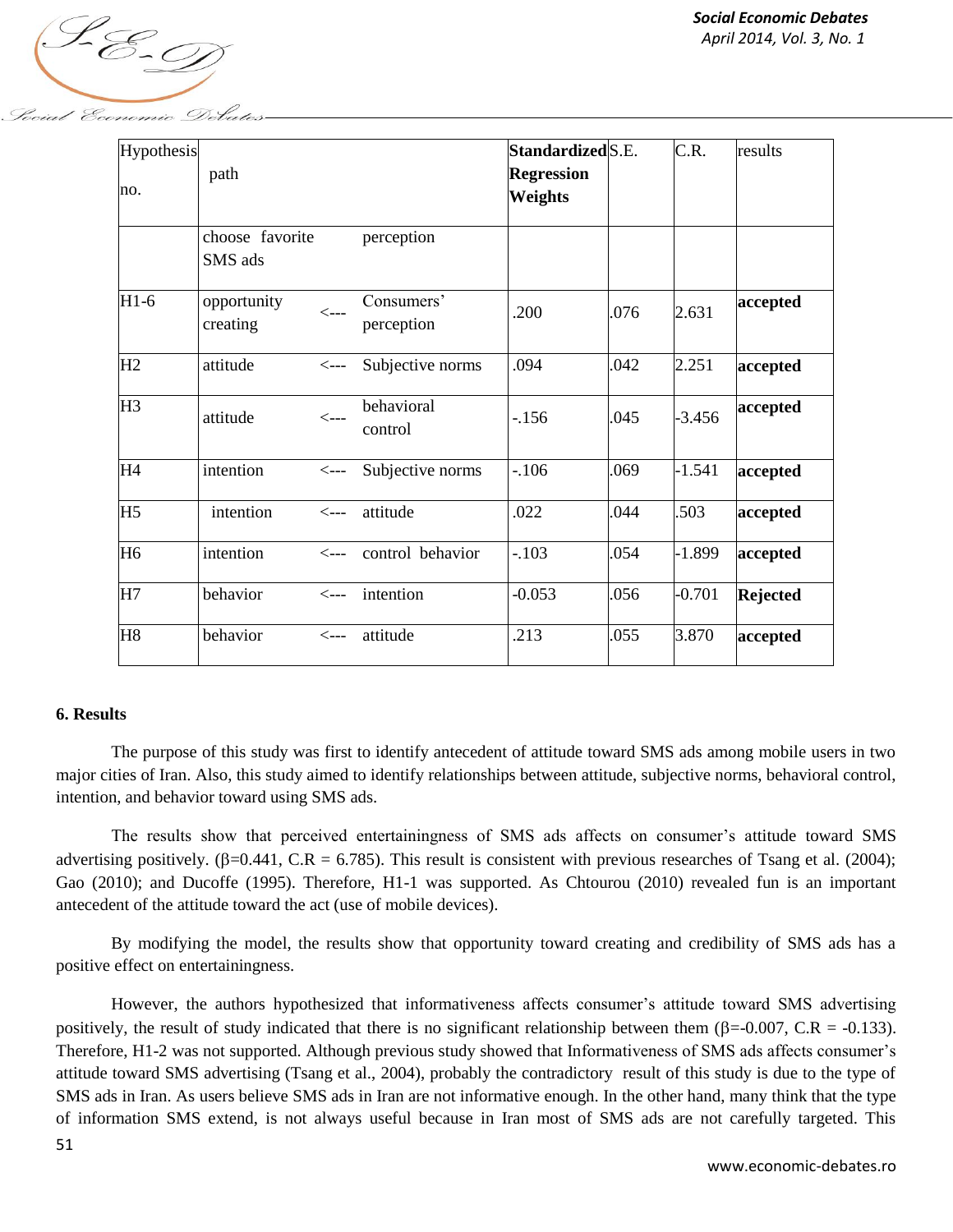

relationship is omitted from the initial model. But By modifying the model, the results show that credibility, entertainingness, and ability to create opportunity have influences on informativeness (Ducoffe, 1995). Information without credibility is just useless and enough credibility can cause paying attention to the information SMS extend. Ability of SMS to create opportunity is not complete without being informative.

The results show that irritability created by SMS Ads affects consumer"s attitude toward SMS advertising, negatively  $(\beta = 0.225, C.R = -3.426)$ . Previous studies support this result. (Tsang et al, 2004; Gao, 2010). Therefore, H1-3 was supported. By modifying the model, the results show that both entertainingness of SMS Ads and credibility have negative effects on irritability created by SMS ads. It means that more funny SMS ads are less irritating. The same as entertainment, credibility can avoid irritability. Users like to have SMS ads from a company or about a product and services which they trust on. However, M-ads are then seen as potentially irritating (Gauzente, 2008). Ducoffe (1995) stated that when ads use methods that annoy, insult, offend, or are blatantly manipulative, consumers become likely to perceive it as irritating (kelsmark, 2007).

As the authors hypothesized, credibility affects consumer's attitude toward SMS advertising, positively  $(\beta=0.321,$  $C.R = 4.362$ ). Previous studies which examined the relationship between attitude and credibility or trust (as called in some studies) showed that one of the most important factors in SMS ads is credibility or trust (Tsang et al., 2004). As Ratnasingham (1998) mentioned the consumer should be able to place completely the reliance (trust) on the confidentiality, security, integrity, and availability of information processed and stored, across every aspect of prospective. Therefore, H1-4 was supported. As the results show credibility can affect opportunity use of SMS ads. When consumers trust on SMS ads, it means that they see that SMS ads as an opportunity to inform about their trusted companies, products, or services. The less perceived credibility of SMS ads, the more risk the consumers feel. Perceived risk negatively and significantly affects consumers' attitudes (Huang, 2010; Wong, 2008). The results confirm the importance of perceived risk in mobile marketing acceptance, and support the "priming" effect of regular mobile phone usage on orienting consumers toward accepting mobile marketing initiatives (Gao, 2010).

Hypothesis 1-5 was not supported. It means that ability to choose favorite SMS ads doesn't affect consumer"s attitude toward SMS ads ( $\beta$ =-0.029, C.R = -0.639). This result is not consistent with other studies. The important matter to pay attention is that there is no permitted SMS ad in Iran. This assumption was put to the research to find out the consumers' beliefs about choosing SMS ads type by themselves. As the results indicate, there is no difference between chosen and un-chosen ads for Iranian users; and chosen ads cannot improve their negative attitudes toward SMS ads. This ability can be relevant with permitted SMS ads. This relationship omitted from final model. By modifying the model, the results show that permission uses influence the control behaviors. Bamba et al. (2007) revealed that knowledge (in formativeness) and attitude toward SMS ads partially affect permission.

As the authors hypothesized, ability to create opportunity affects consumer"s attitude toward SMS advertising, positively ( $\beta$ =0.200, C.R = 2.631). Other researchers showed that there is a positive relationship between motives for using SMS and attitudes toward SMS advertising. One of these motives can be creating opportunity ability (Phau et. al., 2009). Therefore, Hypothesis 1-6 was supported.

The results show that subjective norms affect Attitude toward SMS ads positively  $(\beta=0.094, C.R = 2.251)$ . Previous studies supported the result (Sztompka, 1999; Bauer et al., 2005); Therefore, H2 was supported, but not strongly in this study. By modifying the model, the results show that irritability caused by SMS ads affect subjective norms negatively. This is based on the experiences that friends, family members, colleagues or other acquaintances like reference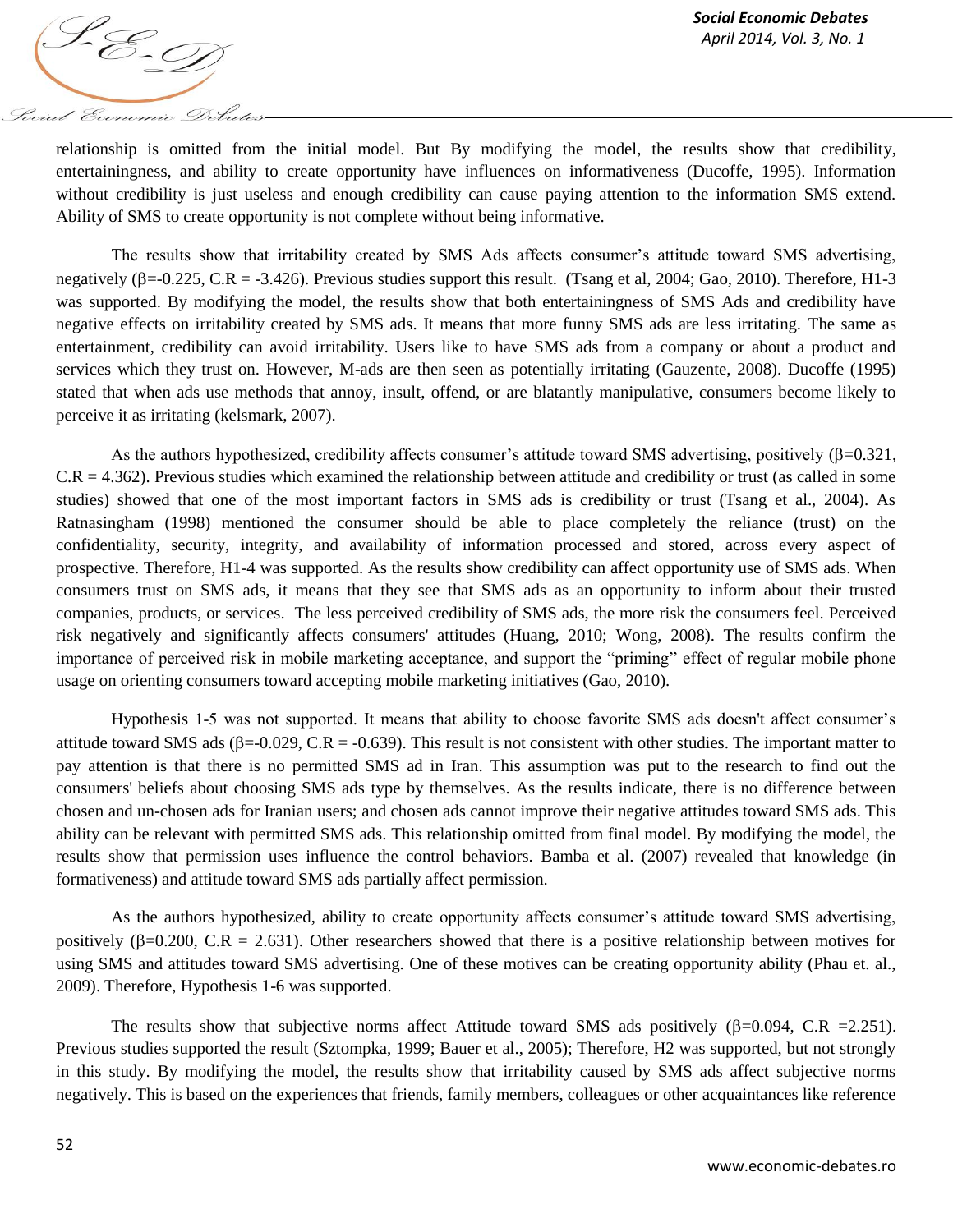

group in the customer"s social network have had with the SMS ads, which they pass on to the customer in form of recommendations and narratives (Jayawardhena et. al., 2009).

As the results indicate Consumers" perceived behavioral control affects their attitude toward SMS ads, negatively  $(\beta = -1.56, C.R = -3.456)$ . Therefore, H3 was supported. By modifying the model, subjective norms affect control behavior negatively. Trust and behavioral control are commonly argued to be the mechaniSMS to cope with risk. The substitution logic predicts that if more than one of these mechaniSMS is available, less of the other is required for the transaction to take place (Woolthuis, 2002). Thus in the mobile context, the higher the perceived control, the less trust is required to permit mobile marketing (Jayawardhena et al., 2009)

The results show that subjective norms affect consumers' intention to receive SMS ads, negatively.  $(\beta = 0.106,$ C.R =-1.541). Armitage (2001) and Tsang et al (2004) also had mentioned this relation. Therefore, H4 was not supported.

Otherwise, the results show that attitudes toward SMS advertising do not affect consumers' intentions to receive SMS ads, strongly ( $\beta$ =0.022, C.R = 0.503). Previous researches showed that attitude is a good predictor of intension. (kraft, 2005; Tsang et al,2004). Some studies showed attitude toward mobile advertising significantly predicted the intention to adopt mobile advertising (Soroa-Koury, 2010; Armitage, 2001; Wong, 2008). H5 was supported, but not strongly. It was predicted that Positive attitude toward SMS ads can cause increasing intention to receive SMS ads. But maybe because of negative attitudes of this collective society, their relationships are not strong. To increase intension of receiving such ads, marketers should try to change negative or poor attitude toward SMS ads.

As the authors hypothesized, Perceived behavioral control affects consumer intentions to receive SMS ads negatively ( $\beta$ =-0.103, C.R =-1.899). H6 was supported. Other researches proved it, too (Armitage, 2001).

However, the authors hypothesized that consumers' intentions to receive SMS ads affect their behavior after receiving SMS ads; but in present study no significant relationship is found between them.  $(\beta = 0.053, C.R = -0.701)$  and H7 was not supported, although previous researches showed that intension was a good predictor of behavior (Armitage, 2001; Wong, 2008). The results of the study mention that an intension with any strength is not enough to cause a steady and predictable behavior toward adapting SMS ads.

Attitude toward SMS ads affects consumer behavior after receiving SMS ads, positively. So, H8 was supported  $(\beta=0.213, C.R = 3.870)$ . This finding is supported by previous studied (Tsang et al, 2004; Armitage, 2001). Positive attitude can cause proper behavior toward receiving SMS ads. By improving attitude, marketers can expect a proper postbehavior from audiences when receiving SMS ads .After modifying the model, the results show that for an SMS ads being informative, effects on consumer behavior after receiving the ads.

The final modified model is shown in figure 2.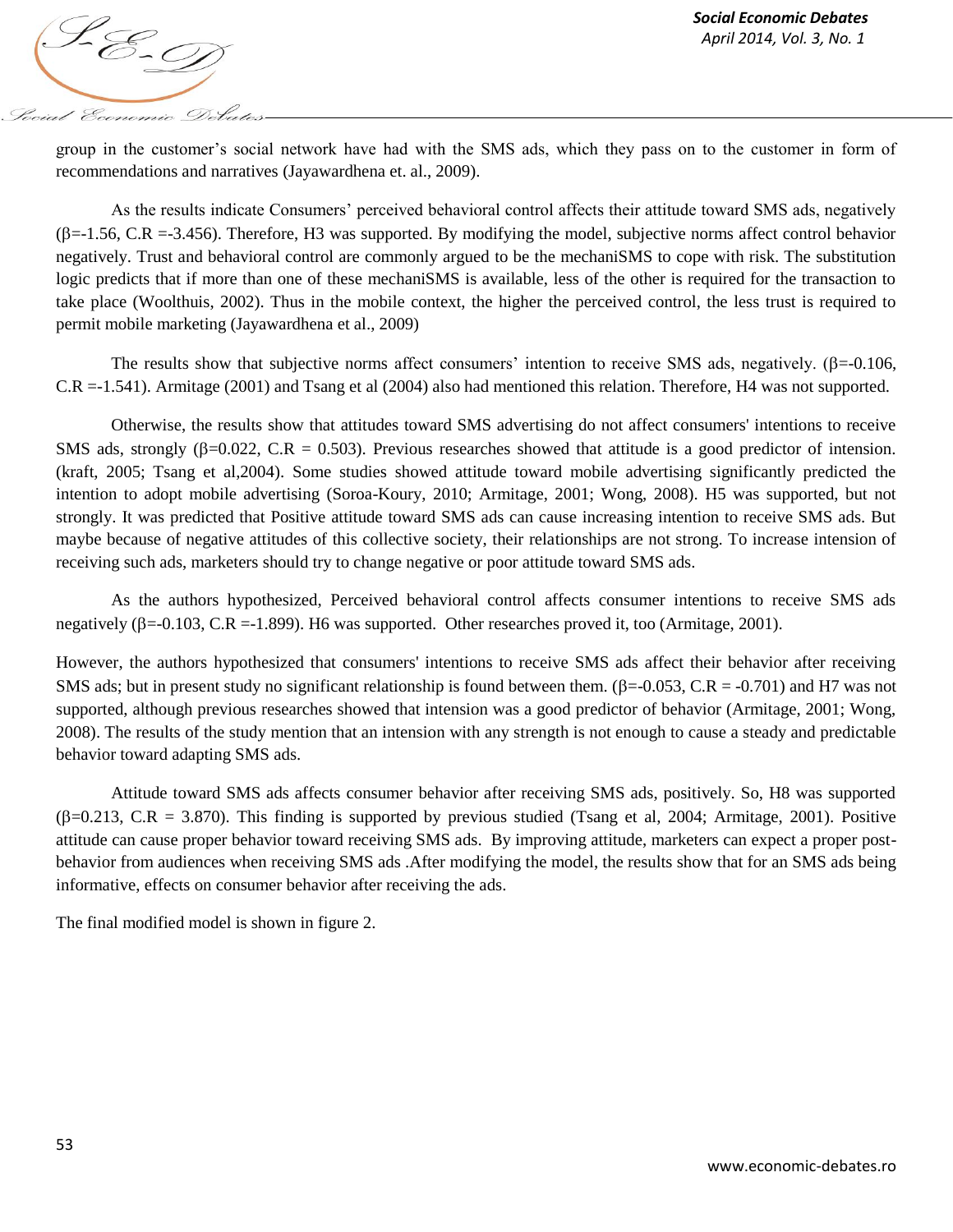

' Economic



Figure2: modified model

## **7. Discussion, Implications and Limitation**

In particular, SMS advertising is the new part of the larger picture of mobile marketing, and it is necessary to investigate consumers' acceptance and response. Although there are good reasons for considering mobile and SMS channels as a powerful method for a marketing campaign, its requirements and consumer's need and preference should be considered.

Even though there are some studies, which has examined the relation of attitude, intension, and behavior, but the number of studies which focused on consumer's attitude and intension toward SMS ads is seems to be limited specially using TPB model, and also considering Iranians users as a case study.

For the first time in Iran, this study considered consumer's perception as an antecedent of attitude toward SMS ads; and perceived behavioral control, social norms and attitudes as predictors of consumers" behavioral intention to receive SMS ads; and intention as a predictor of post-behavior.

In a collective society such as Iran, implementing SMS ads is known as a new channel of advertising and marketing. Many companies tend to use or have used it, but the results are disappointing. The results indicate that Iranians' attitudes toward SMS ads are strongly negative and these attitudes affect Consumers" intentions to receive SMS ads, poorly. In the other hand, Consumers" intentions to receive ads don`t have effects on their post-behavior toward receiving SMS ads. But, Consumers' attitudes toward SMS ads affect their post-behavior toward receiving SMS ads, positively. It seems that it is a good issue for the future studies to examine causes of this negative attitude and intention toward SMS ads among Iranians.

The negative attitude toward SMS ads, especially when unsolicited, mentioned marketers have a lot of work to do to make SMS ads more popular and attractive to every consumer especially young groups.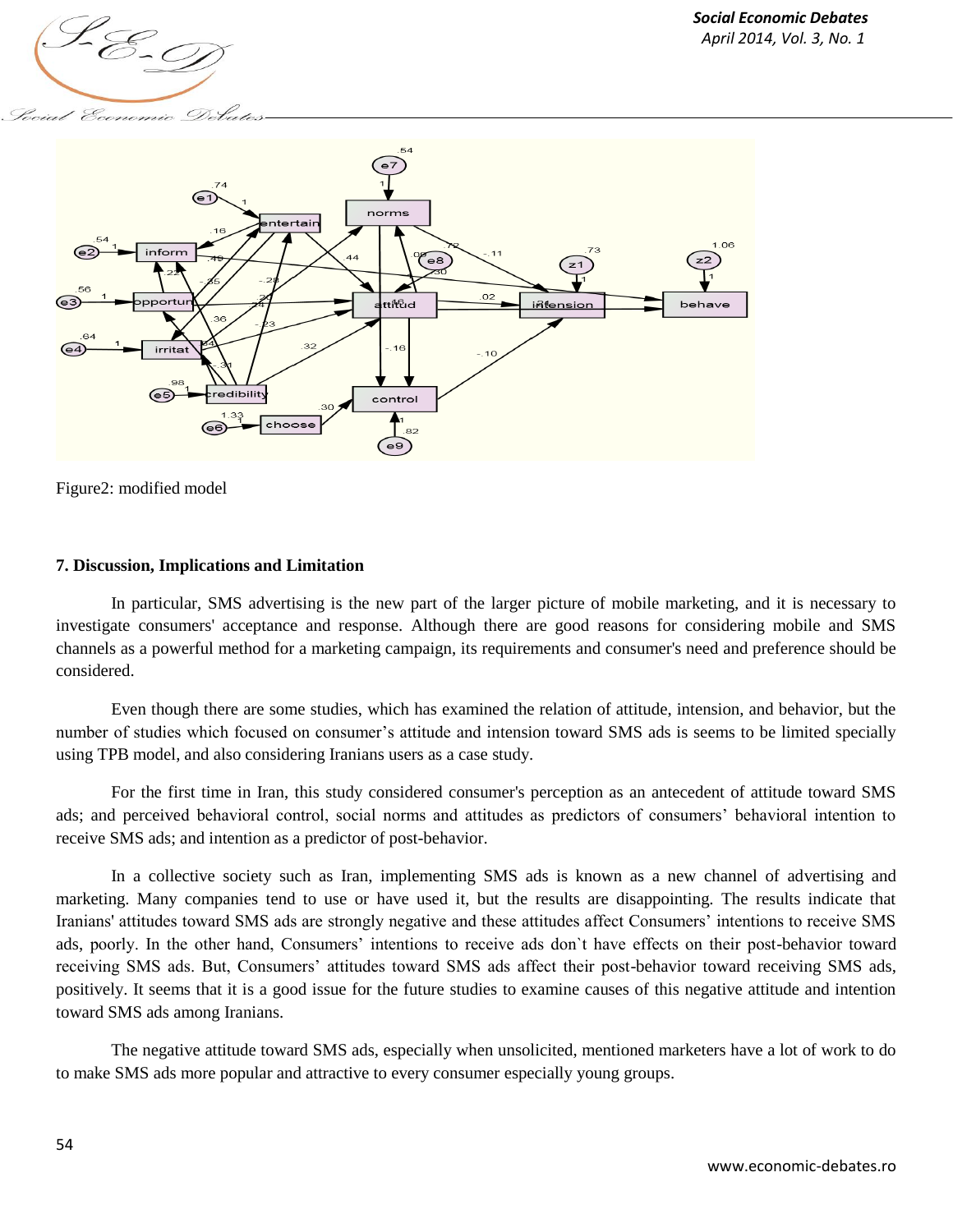

To improve this attitude, marketers should avoid demanding for information that consumers are not willing to provide in order to avoid a negative attitude or raise consumers' suspicion. To be more attractive, marketers must adapt their ads to individual use of text messaging and to areas of interest. Companies that launch an opt-in SMS advertising campaign should register with specialized SMS information services to reach the maximum number of consumers. These companies can act as filter for unsolicited SMS ads to avoid irritating users.

By design, the study is limited in its scope. The same study can be done by companies that launch SMS advertising, which have access to both advertised companies and consumers. Further, the variables omitted from this study and the relationships which provide in modified model are clear candidates for future investigations.

One of the limitations of this study was lack of enough related literary items about SMS ads. Another limitation was verifying the best method to choose sample group and determining sample size. In Iran, there are no permitted SMS ads, so we could not examine the effect of permitted/not permitted SMS ads on attitudes. Mobile marketing -and as particular, SMS advertising- is in new initiated way and needs more academic and empirical researches.

## **Reference**

- Ajzen, I. (1985), "From intentions to actions, a theory of planned behavior", in Kuhl, J. and Beckmann, J. (Eds), Action Control, From Cognition to Behavior, Springer, Heidelberg.
- Ajzen, I. (1991), "Organizational Behavior and Human Decision Process", the Theory of Planned Behavior, Vol. 50, pp.179-211.
- Ajzen, I. (2002), "Constructing a TpB questionnaires conceptual and methodological considerations", available at, [http,//people.umass.edu/ajzen/pdf/tpb. measurement.pdf](http://people.umass.edu/aizen/pdf/tpb.%20measurement.pdf) (accessed May 2, 2009).
- Armitage, C.J. and Conner, M. (2001), "Efficacy of the theory of planned behavior, a meta-analytic review", British Journal of Social Psychology, Vol. 40, pp. 471-99.
- Bamba, F. and Barnes S. J. (2007), "SMS advertising, permission and the consumer, a study", Business Process Management Journal, Vol. 13, No. 6, pp. 815-829.
- Barnes, S.J. (2002), "Wireless digital advertising, nature and implications", International Journal of Advertising, Vol. 21 No. 3, pp. 399-420.
- Battiato, S.; Farinella, G; Giuffrida, G.; Sismeiro,C.; Tribulato, G. (2008), ''Using visual and text features for direct marketing On multimedia messaging services domain'', Multimed Tools Appl, DOI
- Bauer, H.H., Barnes, S.J., Reichardt, T. and Neumann, M.M. (2005), "Driving consumer acceptance of mobile marketing, a theoretical framework and empirical study", Journal of Electronic Commerce Research, Vol. 6 No. 3, pp. 181-92.
- Brown, T. (2006), Confirmatory Factor Analysis for Applied Research, Guildford Press, New York, NY
- Chaffey, D. (2003), E-Business and E-Commerce Management, Prentice-Hall, London.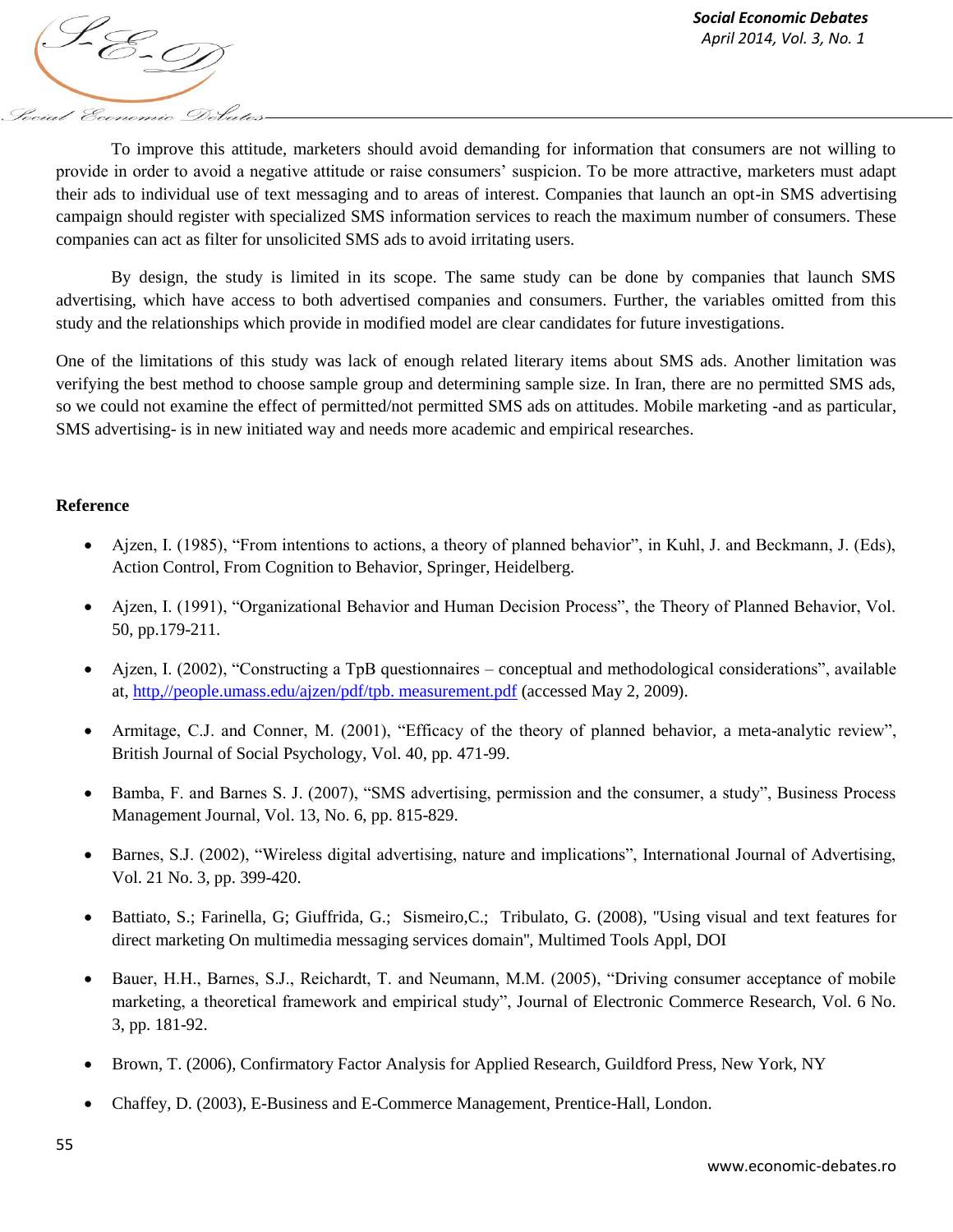

- Chtourou, Mohamed Saber; Souiden, Nizar (2010), ''Rethinking the TAM model: time to consider fun'', Journal of Consumer Marketing, 27/4, pp. 336–344 DOI
- Carroll, A., Barnes, S.J., Scornavacca, E. and Fletcher, K. (2007), "Consumer perceptions andattitudes toward SMS advertising: recent evidence from New Zealand", International Journal of Advertising, Vol. 26 No. 1, pp. 79-98.
- Dickinger, A., Scharl, A. and Murphy, J. (2005), "Diffusion and success factors of mobile marketing", Electronic Commerce Research and Applications, Vol. 4 No. 2, pp. 159-73.
- Ducoffe, R. (1995), "How consumers assess the value of advertising", Journal of Current Issues and Research in Advertising, Vol. 17 No. 1, pp. 1-18.
- Enpocket (2005a), "Direct Response Report", available at: www.enpocket.co.uk (accessed 10 February 2006).
- Enpocket (2005c), "Brand performance of SMS advertising", available at: [www.enpocket.co.uk](http://www.enpocket.co.uk/) (accessed 10 February 2006).
- Gao, T; Sultan,F.; Rohm,A. (2010), ''Factors influencing Chinese youth consumers' acceptance of mobile marketing'', Journal of Consumer Marketing, 27/7, pp. 574–583
- Gauzente, C. (2008), "Attitude toward M-Advertising, Perceived Intrusiveness, Perceived Ad- Clutter and Behavioral Consequences, A Preliminary Study", German, University of Angers, France, pp. 461-465.
- Grant, I. and O"Donohoe, S. (2007), "Why young consumers are not open to mobile marketing communication", International Journal of Advertising, Vol. 26 No. 2, pp. 223-46.
- Harrington, D. (2009), Confirmatory Factor Analysis, Oxford University Press, New York, NY.
- Huang, J.; Lee, B., Ho, S. (2004), ''Consumer attitude toward gray market goods'', International Marketing Review, Vol. 21 No. 6, pp. 598-614
- Huang, M., Chen, S. and Wang, Y. (2010), "Minimum cost localization problem in wireless sensor networks publication", Proceedings of the 7th Annual IEEE Communications Society Conference on Sensor, Mesh, and Ad Hoc Communications and Networks (SECON 2010), Boston, MA, 21-25 June.
- Jayawardhena, C. Kuckertz, A. Karjaluoto, H. and Kautonen, T. (2009) "Antecedents to permission based mobile marketing, an initial Examination Permission based mobile", marketing European Journal of Marketing, Vol. 43 No. 3/4, pp. 473-499.
- Jun, J.W. and Lee, S. (2007), "Mobile media use and its impact on consumer attitudes toward mobile advertising", International Journal of Mobile Marketing, Vol. 2 No. 1, pp. 50-8.
- Kautonen, T., Karjaluoto, H., Jayawardhena, C. and Kuckertz, A. (2007), "Permission-based mobile marketing and sources of trust in selected European markets", Journal of Systems and Information Technology, Vol. 9 No. 2, pp. 104-23.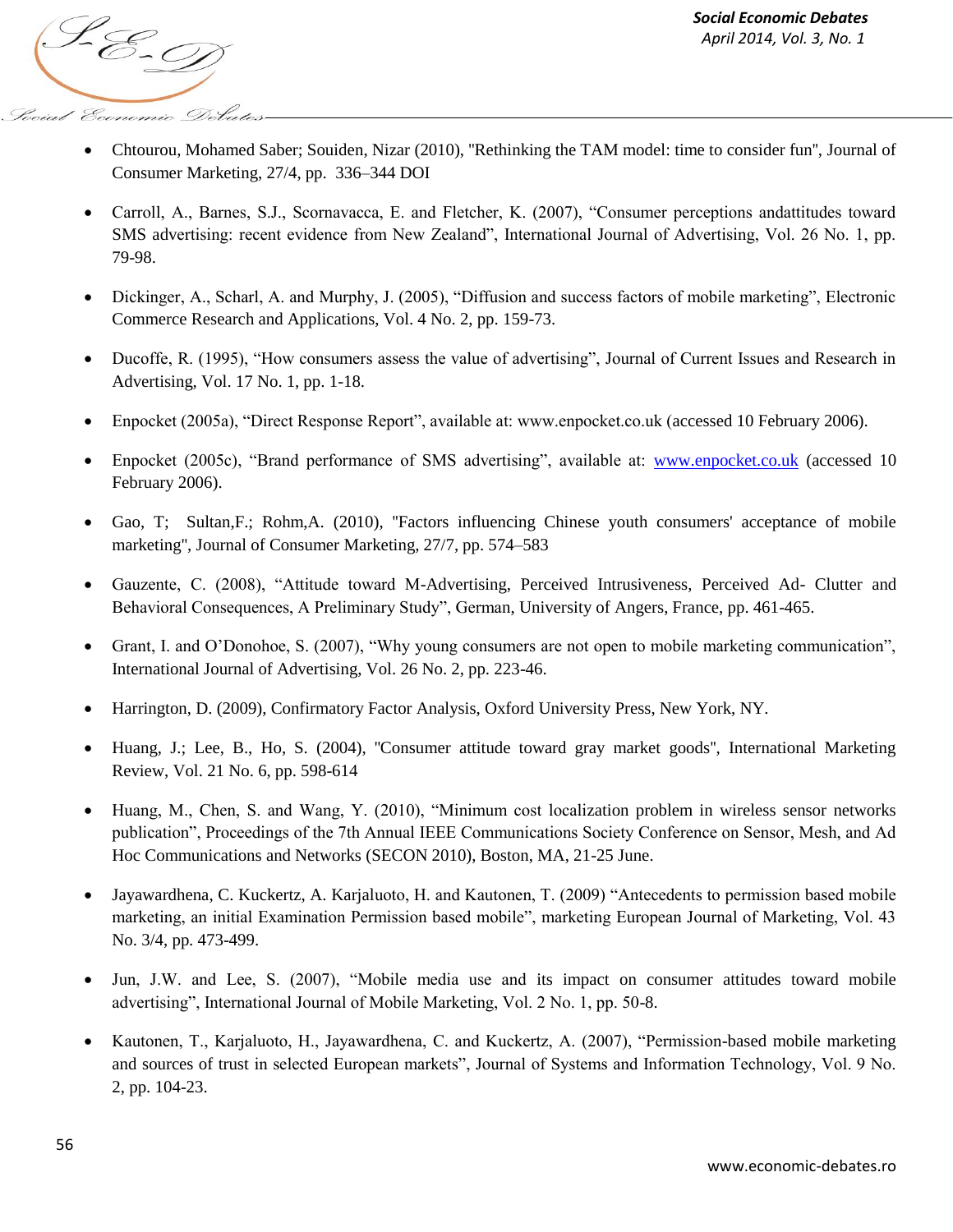

- Kelsmark, K. A. (2007), "Social Context of Sexual Imagery in Advertising, A Comparising between Hispanic' and non-Hispanics" Attitude toward Print Ads", Nova Southeastern University.
- Kim, H.Y. and Chung, J.E. (2011), "Consumer purchase intention for organic personal care products", Journal of Consumer Marketing , Vol.28, No.1, pp. 40–47.
- Klassen, A. and Cuneo, A. (2007), "Mobile marketing has potential to be really annoying", Advertising Age, available at: www.adage.com/print?article\_id¼114038
- Klein Woolthuis, R., Hillebrand, B. and Nooteboom, B. (2002), "Trust and formal control in inter organizational relationships", Report Series ERS-2002-13-ORG, Erasmus Research Institute in Management, Rotterdam
- Kotler, P., Armstrong, G., Saunders, J. and Wang, V. (2002), Principles of Marketing, European Edition, Prentice-Hall, London.
- Kraft, P. Rise, J. Sutton, S. and Røysamb, E. (2005) "Perceived difficulty in the theory of planned behaviour, Perceived behavioural control or affective attitude?", British Journal of Social Psychology, Vol.44, pp. 479–496.
- Kumar, N., Scheer, L.K. and Steenkamp, J.E.M. (1998), "Interdependence, punitive capability, and the reciprocation of punitive actions in channel", Journal of Marketing Research, Vol. 35, No. 2, pp. 225-3
- Lee, Ming-Chi (2008), "Factors influencing the adoption of internet banking: An integration of TAM and TPB with perceived risk and perceived benefit", Electronic Commerce Research and Applications, doi:10.1016/j.elerap.2008.11.006 article in press
- Leung, L. (2007), "Unwillingness-to-communicate and college students' motives in SMS mobile messaging". Telematics and Informatics, Vol. 24, pp. 115-29.
- Leung, L. and Wei, R. (2000), "More than just talk on the move, uses and gratifications of cellular phone", Journalism and Mass Communication Quaterly, Vol. 72 No. 2, pp. 308-20.
- Mafe´, Carla Ruiz; Blas, Silvia Sanz; Tavera-Mesı´as, Juan (2010), ''A comparative study of mobile messaging services acceptance to participate in television programmers'', Journal of Service Management, Vol. 21 No. 1, pp. 69-102 DOI
- Muk, A. (2007), "Consumers' intentions to opt in to SMS advertising", International Journal of Advertising, Vol. 26 No. 2, pp. 177-98.
- Muk, A. and Babin, B.J. (2006), "US consumers' adoption non-adoption of mobile SMS advertising", International Journal of Mobile Marketing, Vol. 1 No. 1, pp. 21-9.
- Nysveen, H., Pedersen, P.E. and Thorbjornsen, H. (2005b), "Explaining intention to use mobile chat services, moderating effects of gender", Journal of Consumer Marketing, Vol. 22 No. 5, pp. 247-56.
- Okazaki, S. (2007), "Exploring gender effects in a mobile advertising context, on the evaluation of trust, attitudes, and recall", Sex Roles, Vol. 57, pp. 897-908.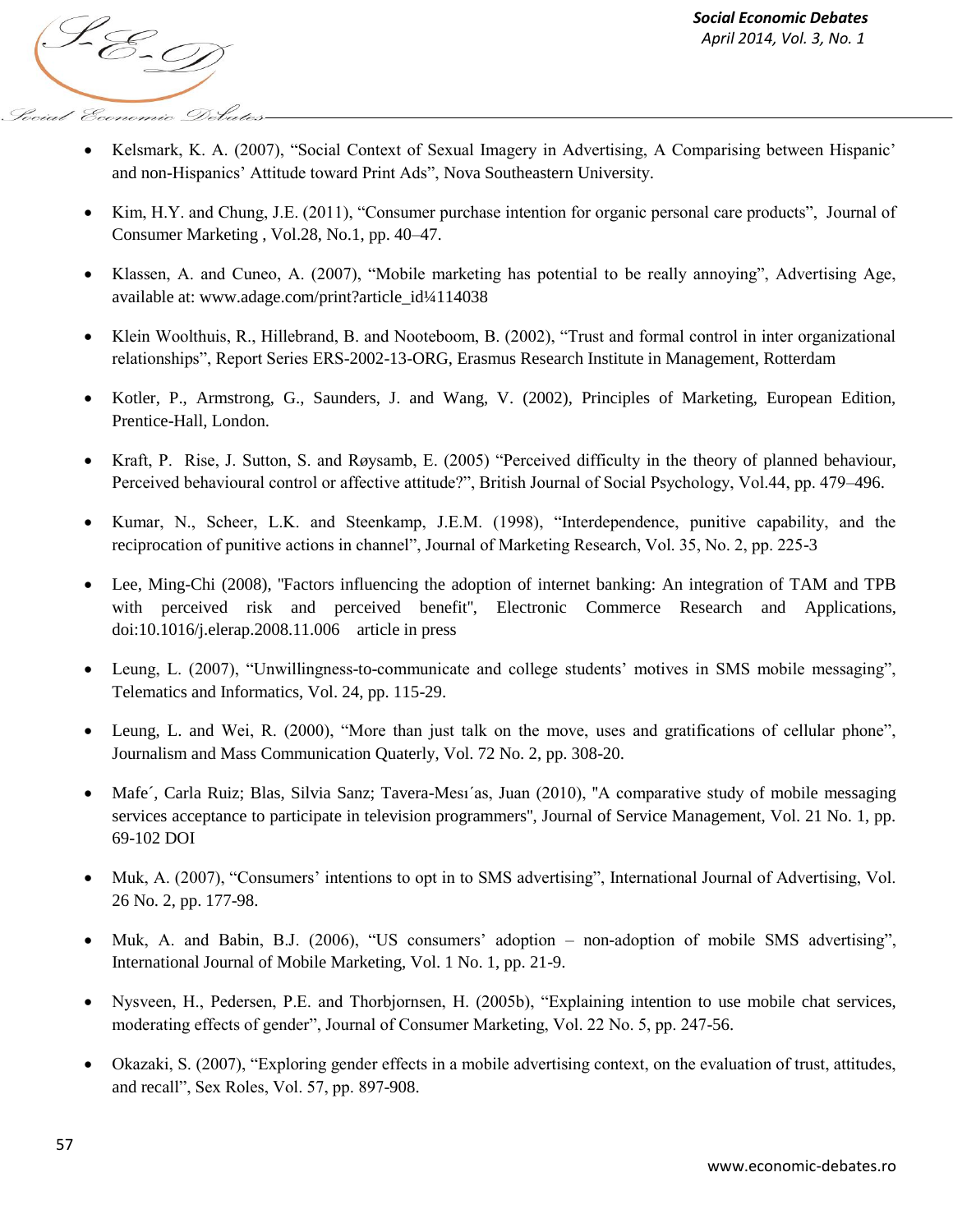

- Ozok, A. Ant; Wei, June (2010), ''An empirical comparison of consumer usability preferences in online shopping using stationary and mobile devices: results from a college student population'', Electron Commer Res, Vol. 10, pp. 111–137 DOI
- Phau, I. and Teah, M. (2009), "Young consumers' motives for using SMS and perceptions toward SMS advertising", Direct Marketing, An International Journal, Vol. 3, No. 2, pp. 97-108.
- Portio Research (2011), "Mobile messaging futures 2011-2015, analysis and growth forecasts for mobile messaging markets worldwide, 5rd ed.", available at, [http://www.portioresearch.com/MMF11-15\\_press.html](http://www.portioresearch.com/MMF11-15_press.html)  (accessed 23 December 2011).
- Ratnasingham, Pauline (1998), ''The importance of trust in electronic commerce'', Internet Research: Electronic Networking Applications and Policy, Vol.  $8 \cdot$  No.  $4 \cdot$ , pp. 313–321
- Rettie, R. and Brum, M. (2001), "M-commerce, the role of SMS text messages", in Dholakia, R.R., Kolbe, L., Venkatesh, A. and Zoche, P. (Eds), COTIM-2001. Proceedings of E commerce to M-commerce, RITIM, Kingston, RI.
- Shen, Chung-Chi; Chiou, Jyh-Shen (2009), ''The effect of community identification on attitude and intention toward a blogging community'', [Internet Research,](http://www.emeraldinsight.com/journals.htm?issn=1066-2243) Vol. 19 No. 4, pp. 393-407 DOI
- Soroa-Koury, S. and Yang, K.C.C (2010), "Factors affecting consumers' responses to mobile advertising from a social norm theoretical perspective", journal of Telematics and Informatics, 27,103–113.
- Sultan, F. and Rohm, A. (2005), "The coming era of 'brand in the hand' marketing", MIT Solan Management Review, Vol. 47 No. 1, pp. 83-90.
- Sztompka, P. (1999), Trust: A Sociological Theory, Cambridge University Press, Cambridge
- Tenbült, P.; Vries, N.; Dreezens, E.; Martijn, C. (2008), ''Intuitive and explicit reactions toward "new" food technologies: Attitude strength and familiarity'', British Food Journal, Vol. 110 No. 6, pp. 622-635 DOI
- Teo, T. and Pok, S. (2003), "Adoption of WAP enabled mobile phones among internet users", Omega, Vol. 31, pp. 483-98.
- Tsang, M.M., Ho, S.C. and Liang, T.P. (2004), "Consumer Attitudes toward Mobile Advertising, an Empirical Study" International Journal of Electronic Commerce Spring, Vol. 8, No. 3, pp. 65-78.
- Ververidis, C. and Polyzos, G. (2002), "Mobile marketing using location-based services", Proceedings of the First International Conference on Mobile Business, Athens, Greece.
- Wang, S., Lie, T. (2006), "Understanding the adoption of mobile data services: from the perspective of theory of planned behavior", *Proceedings of the Conference on Electronic Commerce and Digital Life*, available at: http://ec2006.atisr.org/proceeding/Paper/ec1419.doc (accessed 18 September 2007).
- Wei, R.; Xiaoming, H.; Pan, J. (2010), "Examining user behavioral response to SMS ads: Implications for the [evolution of the mobile phone as a bona-fide medium'](http://www.sciencedirect.com/science/article/pii/S0736585309000197?_alid=1866747326&_rdoc=1&_fmt=high&_origin=search&_docanchor=&_ct=4&_zone=rslt_list_item&md5=31038766ca368be122c89c1a33b94dc4)', Telematics and Informatics, Vol. 27, No. 1, pp. 32-41